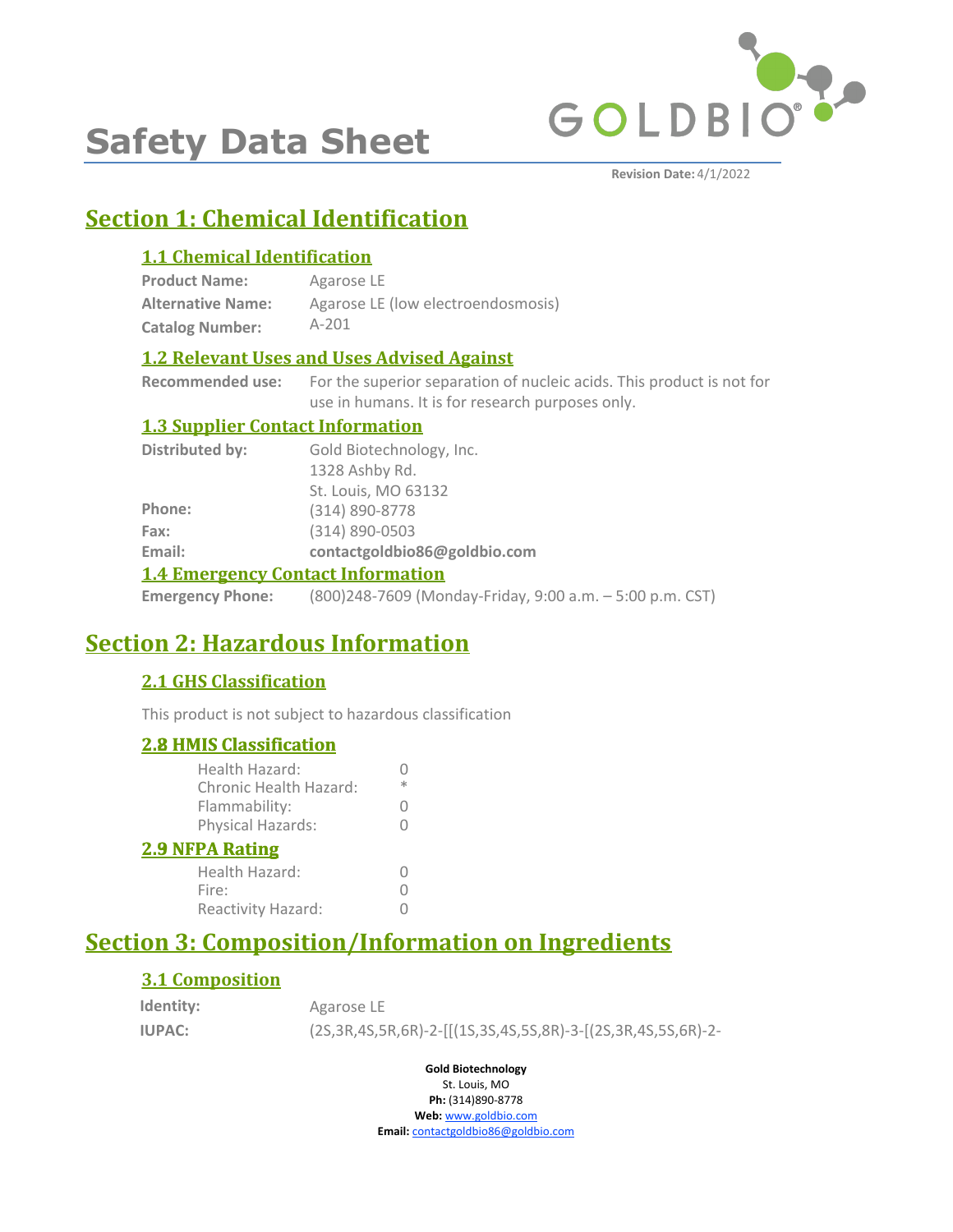|                           | $[(15,3R,45,55,8R)-3,4-dihydroxy-2,6-dioxabicyclo[3.2.1] octan-8-y]0xy]-3,5-$<br>dihydroxy-6-(hydroxymethyl)oxan-4-yl]oxy-4-hydroxy-2,6-dioxabicyclo<br>[3.2.1] octan-8-yl] oxy]-6-(hydroxymethyl) oxane-3,4,5-triol |
|---------------------------|----------------------------------------------------------------------------------------------------------------------------------------------------------------------------------------------------------------------|
| Synonyms:                 | Agarose LE (low electroendosmosis), Plain & Crosslinked agarose beads (all<br>types), Agarose Gel                                                                                                                    |
| <b>CAS Number:</b>        | $9012 - 36 - 6$                                                                                                                                                                                                      |
| <b>Molecular Formula:</b> | n/a                                                                                                                                                                                                                  |
| <b>Molecular Weight:</b>  | n/a                                                                                                                                                                                                                  |

# **Section 4: First Aid Measures**

### **4.1 Detailed First Aid Measures**

| Inhalation:                | If breathed in, move person into fresh air. If not breathing, give<br>artificial respiration. Consult a physician.                                    |
|----------------------------|-------------------------------------------------------------------------------------------------------------------------------------------------------|
| Skin:                      | Immediately wash skin copiously with soap and water. Take victim<br>immediately to hospital. Consult a physician.                                     |
| Eye:                       | Immediately rinse out with water for at least 15 minutes. Assure<br>adequate flushing by separating the eyelids with fingers. Consult a<br>physician. |
| Ingestion:                 | Wash out mouth with water. Drink plenty of water. Consult a<br>physician. Never give anything by mouth to an unconscious person.                      |
| <b>Notes to Physician:</b> | Treat symptomatically and supportively.                                                                                                               |

#### **4.2 Most Important Symptoms And Effects, Either Acute Or Delayed**

The most important known symptoms and effects are described in the labeling (see section2). And /or in section 11.

#### **4.3 Indication of immediate medical attention and special treatment needed**

Not available

### **Section 5: Fire Fighting Measures**

#### **5.1 Conditions of flammability:**

Not flammable or combustible.

#### **5.2 Suitable extinguishing media:**

Use water spray, alcohol-resistant foam, dry chemical or carbon dioxide.

#### **5.3 Specific hazards arising from the chemical**

During a fire, highly toxic gases may be generated by thermal decomposition or combustion – Carbon oxides.

#### **5.4 Specific protective actions for fire-fighters:**

Wear self-contained breathing apparatus and protective clothing to prevent contact with skin and eyes.

# **Section 6: Accidental Release Measures**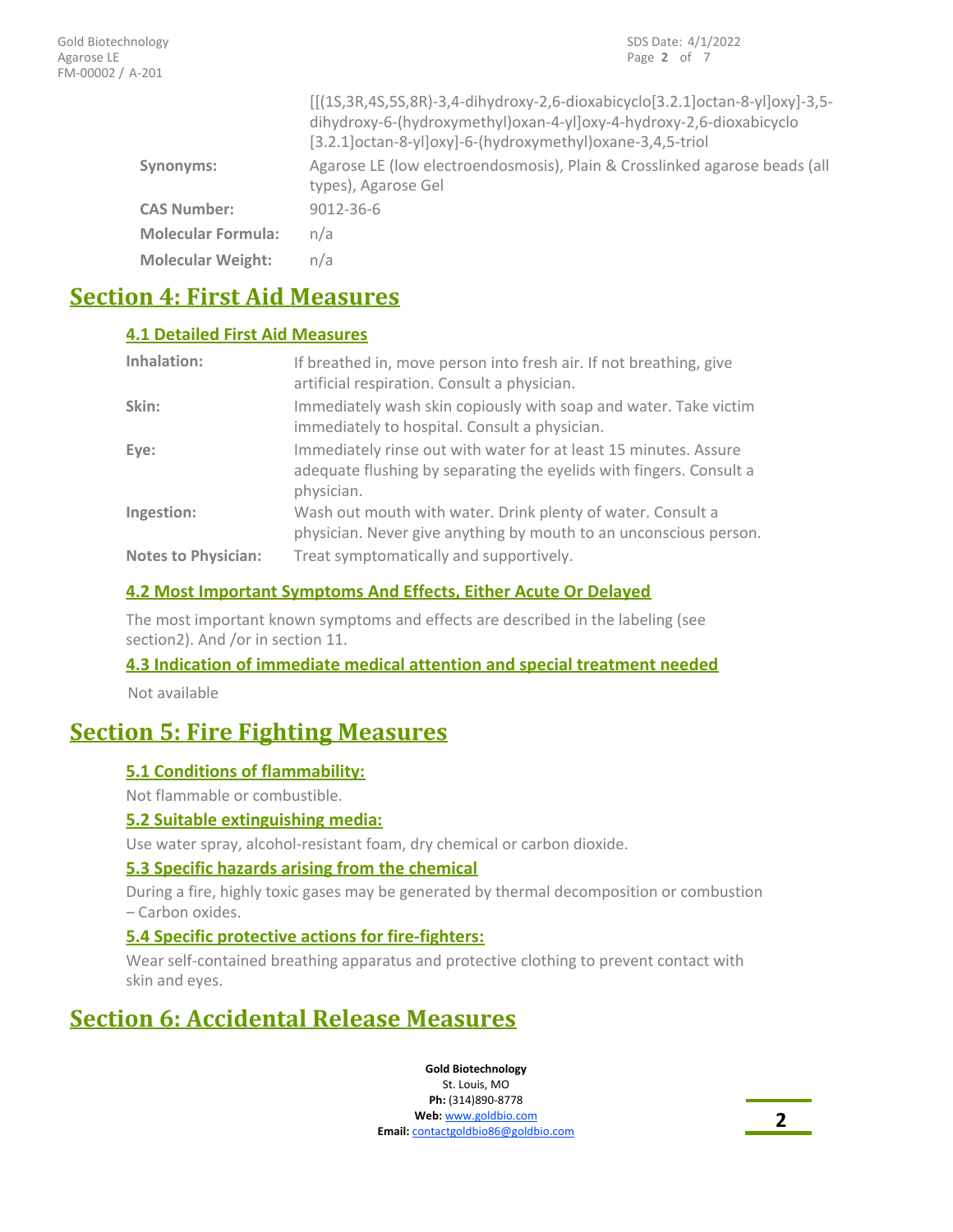#### **6.1 Personal precautions, protective equipment and emergency procedures:**

Use personal protective equipment. Avoid breathing vapors, mist or gas. Ensure adequate ventilation.

#### **6.2 Environmental precautions:**

Do not let product enter drains.

#### **6.3 Methods and materials for containment and cleaning up:**

Soak up with absorbent material, discard.

### **Section 7: Handling and Storage**

#### **7.1 Precautions for safe handling:**

Always wear personal protective equipment (PPE, see section 8).

#### **7.2 Conditions for safe storage, including and incompatibilities:**

Keep container tightly closed.

Store at room temperature.

### **Section 8: Exposure Controls / Personal Protection**

#### **8.1 Control Parameters:**

Contains no substances with occupational exposure limit values.

#### **8.2: Appropriate engineering controls:**

Contains no substances with occupational exposure limit values.

#### **8.3 Personal Protective Equipment (PPE):**

**Eye/Face Protection:** Safety glasses with side-shields conforming to EN166. Use equipment for eye protection tested and approved under appropriate government standards such as NIOSH (US) or EN 166(EU).

**Skin Protection:** Handle with gloves. Gloves must be inspected prior to use. Use proper glove removal technique - without touching outer surface of glove - to avoid skin contact with this product. Dispose of contaminated gloves after use in accordance with applicable laws and good laboratory practices. Wash and dry hands. The type of protective equipment must be selected according to the concentration and amount of the dangerous substance at the specific workplace.

**Respiratory Protection:** Where risk assessment shows air-purifying respirators are appropriate use a full-face particle respirator type N100 (US) or type P3 (EN 143) respirator cartridges as a backup to engineering controls. If the respirator is the sole means of protection, use a full-face supplied air respirator. Use respirators and components tested and approved under appropriate government standards such as NIOSH (US) or CEN (EU).

**Other Protective Clothing or Equipment:** Wear appropriate protective clothing to prevent exposure.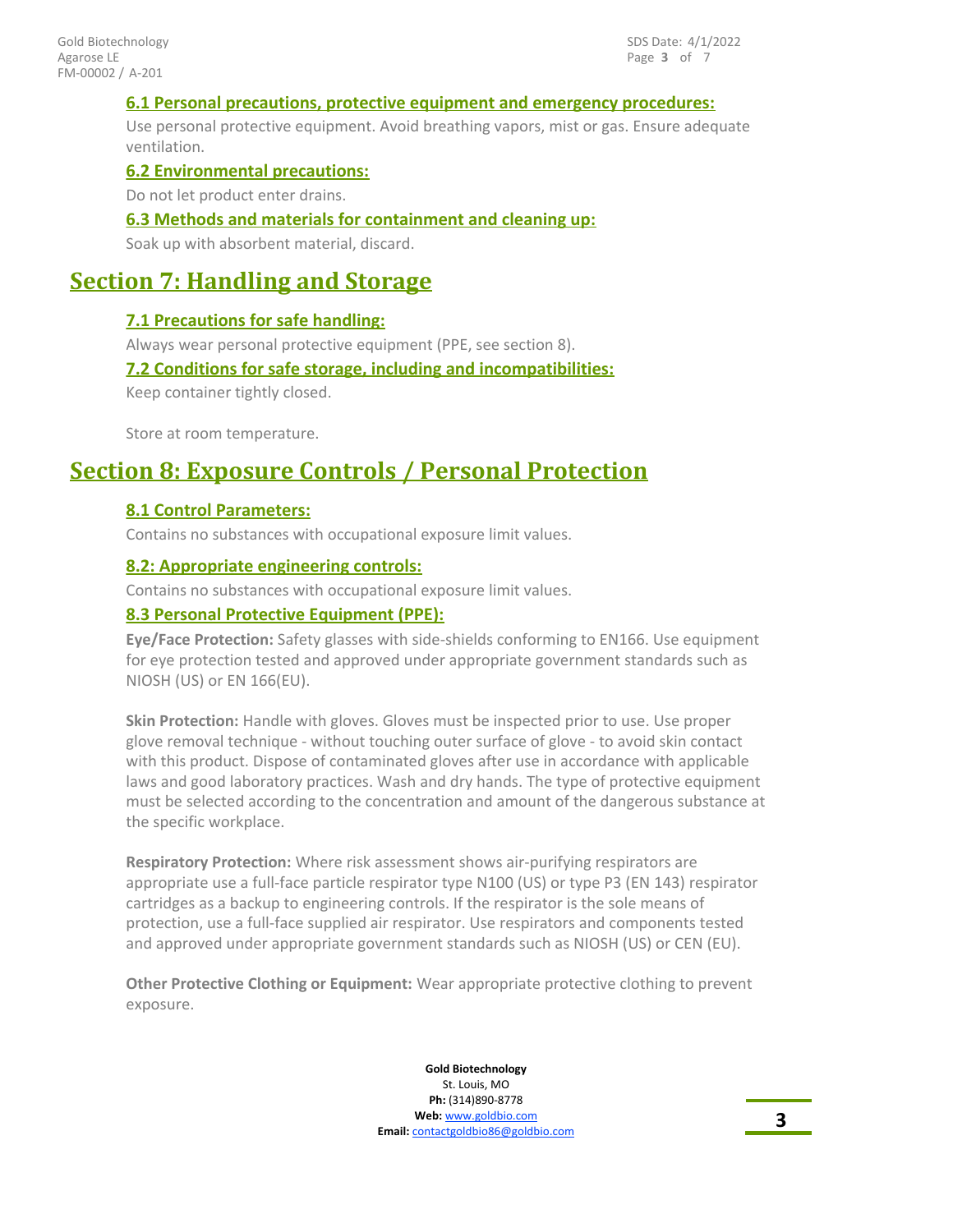# **Section 9: Physical and Chemical Properties**

#### **9.1 General chemical and physical properties**

| Appearance:                                      | white powder    |
|--------------------------------------------------|-----------------|
| Odor:                                            | Not Available   |
| <b>Odor Threshold:</b>                           | Not Available   |
| pH:                                              | Not Available   |
| <b>Melting Point:</b>                            | Not Available   |
| <b>Freezing Point:</b>                           | Not Available   |
| <b>Boiling Point/Range:</b>                      | $100^{\circ}$ C |
| <b>Flash Point:</b>                              | Not Available   |
| <b>Evaporation Rate:</b>                         | Not Available   |
| Lower Explosion Limit: Not Available             |                 |
| <b>Upper Explosion Limit: Not Available</b>      |                 |
| <b>Vapor Pressure:</b>                           | Not Available   |
| <b>Vapor Density:</b>                            | Not Available   |
| <b>Relative Density:</b>                         | Not Available   |
| Solubility:                                      | Not Available   |
| <b>Partition Coefficient</b><br>n-octanol/water: | Not Available   |
| <b>Auto-Ignition</b><br>Temperature:             | Not Available   |
| Decomposition<br>Temperature:                    | Not Available   |
| <b>Viscosity:</b>                                | Not Available   |

# **Section 10: Stability and Reactivity Data**

#### **10.1 Reactivity:**

Not available

#### **10.2 Chemical Stability:**

Stable under recommended storage conditions.

#### **10.3 Possibility of hazardous reactions:**

Not available.

**10.4 Conditions to avoid:**

Incompatible materials.

#### **10.5 Incompatible materials:**

Strong oxidizing agents.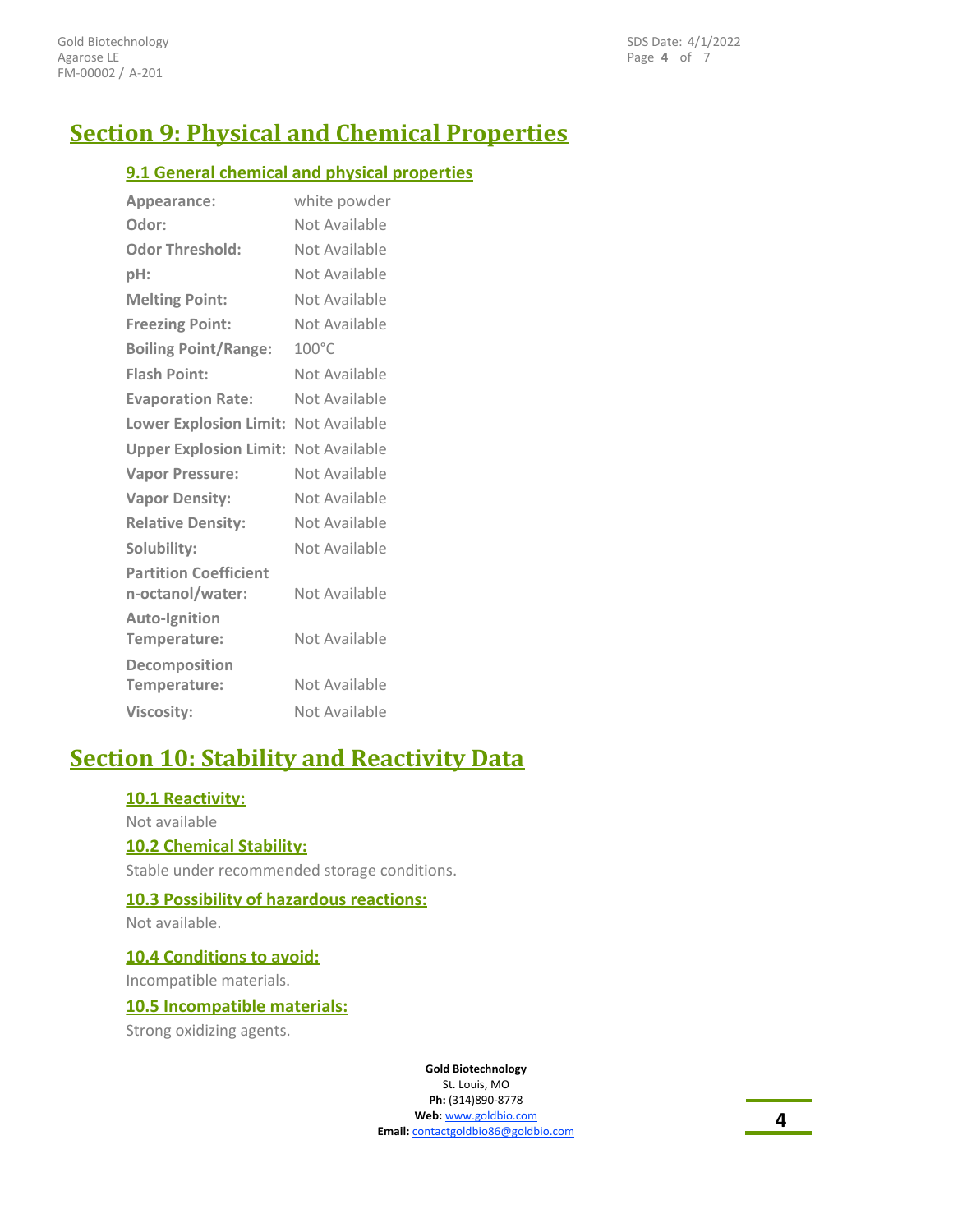#### **10.6 Hazardous decomposition products:**

Hazardous decomposition products formed under fire conditions. - Carbon oxides.

### **Section 11: Toxicological Information**

### **11.1 Toxicological effects**

**Acute toxicity:**

**Skin corrosion/irritation:**

Not available.

**Respitory or skin sensitization:**

Not available.

**Germ cell mutagenicity:**

Not available.

**Carcinogenicity:**

| IARC:         | No component of this product present at levels greater than or equal<br>to 0.1% is identified as probable, possible or confirmed human<br>carcinogen by IARC.  |
|---------------|----------------------------------------------------------------------------------------------------------------------------------------------------------------|
| <b>ACGIH:</b> | No component of this product present at levels greater than or equal<br>to 0.1% is identified as probable, possible or confirmed human<br>carcinogen by ACGIH. |
| NTP:          | No component of this product present at levels greater than or equal<br>to 0.1% is identified as probable, possible or confirmed human<br>carcinogen by NTP.   |
| OSHA:         | No component of this product present at levels greater than or equal<br>to 0.1% is identified as a carcinogen or potential carcinogen by<br>OSHA.              |
|               |                                                                                                                                                                |

**Reproductive toxicity:**

Not available.

#### **STOT-single exposure:**

Not available.

#### **STOT-repeated exposure:**

Not available.

#### **Aspiration hazard:**

Not available.

#### **Likely routes of exposure:**

Respiratory organs, mouth, skin, and eyes.

#### **Symptoms of exposure:**

To the best of our knowledge, the chemical, physical, and toxicological properties have not been thoroughly investigated.

# **Section 12: Ecological Information**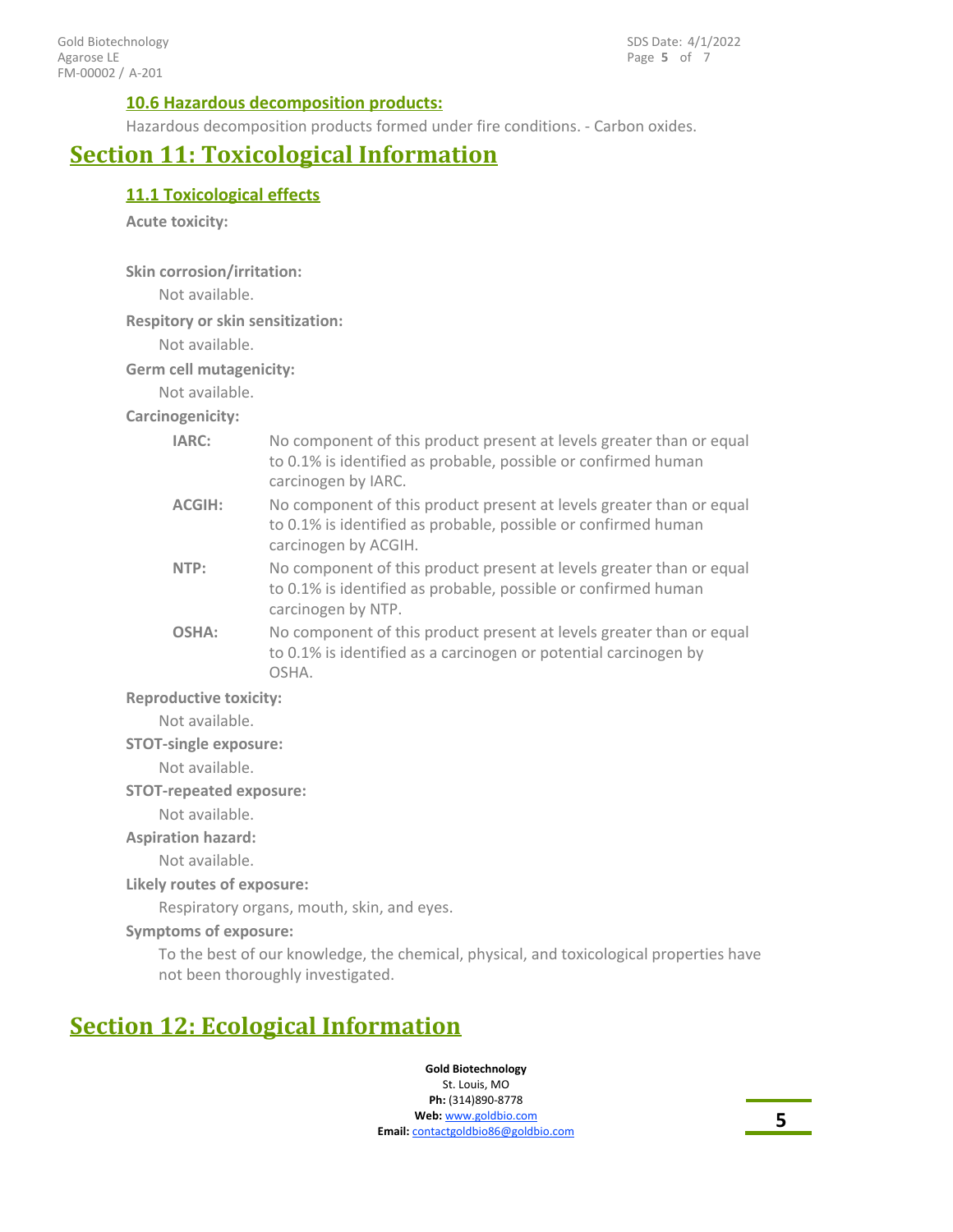FM-00002 / A-201 Gold Biotechnology Agarose LE

Page **6** of 7 SDS Date: 4/1/2022

#### **12.1 Toxicity:**

Not available.

### **12.2 Persistence and degradability:**

Not available.

# **12.3 Bioacumulative potential:**

Not available.

### **12.4 Mobility in soil:**

Not available.

#### **12.5 Other adverse effects:**

None.

## **Section 13 Disposal Considerations**

Dispose of product in accordance with local rules and regulations.

# **Section 14: Transport Information**

#### **14.1 US Department of Transportation (DOT)**

This material is considered to be non-hazardous for transport.

### **14.2 International Maritime Dangerous Goods (IMDG):**

This material is considered to be non-hazardous for transport.

#### **14.2 International Air Transportation Association (IATA)**

This material is considered to be non-hazardous for transport.

### **Section 15: Regulatory Information**

#### **SARA 302 Components:**

SARA 302: No chemicals in this material are subject to the reporting requirements of SARA Title III, Section 302.

#### **SARA 313 Components:**

SARA 313: This material does not contain any chemical components with known CAS numbers that exceed the threshold (De Minimis) reporting levels established by SARA Title III, Section 313.

#### **SARA 311/312 Hazards:**

No SARA Hazards.

| <b>Massachusetts Right To Know Components:</b> | $CAS - No.$ |
|------------------------------------------------|-------------|
| Agarose LE                                     | 9012-36-6   |
| <b>Pennsylvania Right To Know Components:</b>  | $CAS - No.$ |
| Agarose LE                                     | 9012-36-6   |
| <b>New Jersey Right To Know Components:</b>    | $CAS - No.$ |